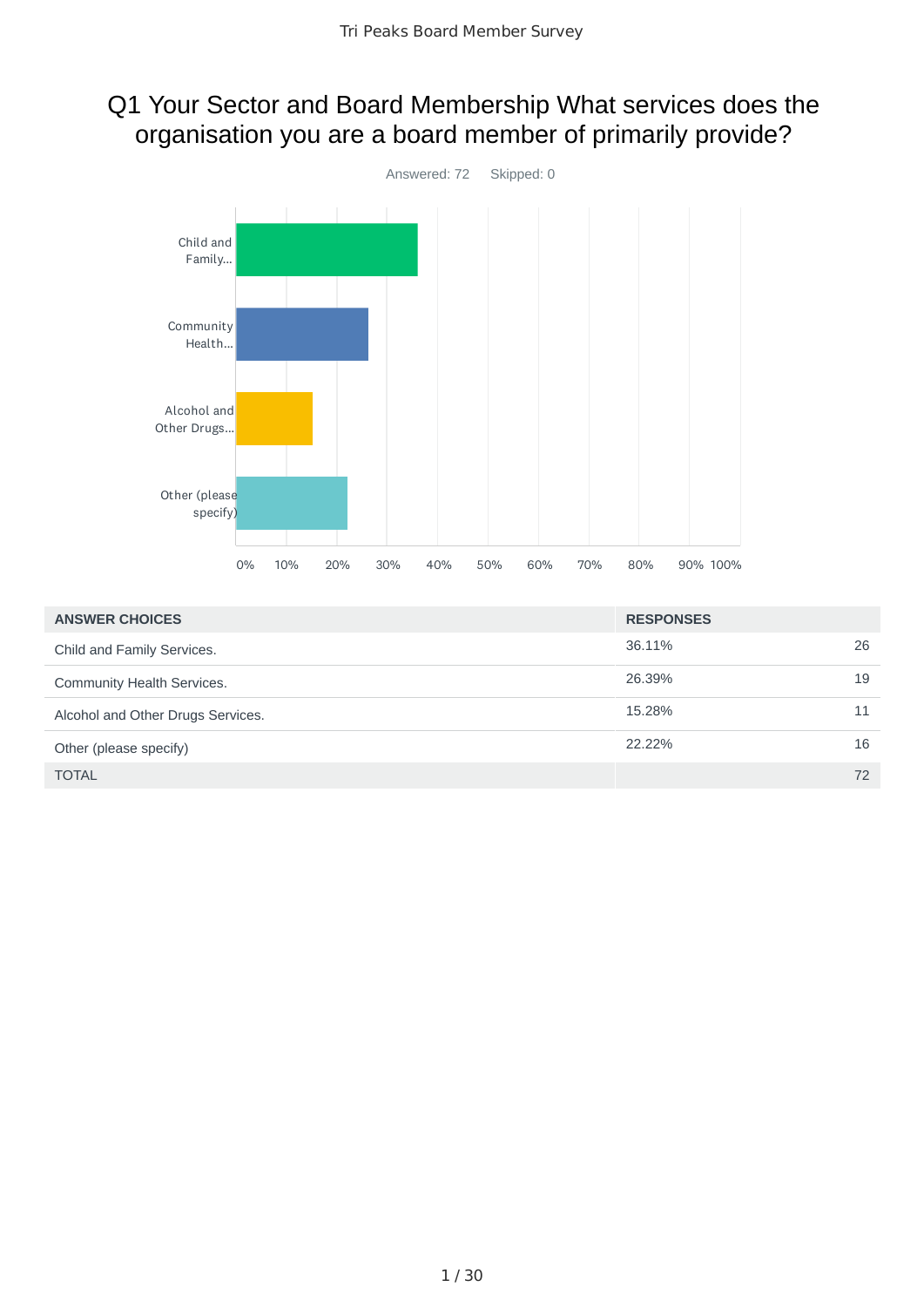

# Q2 What role do you have on the Board:

| <b>ANSWER CHOICES</b> | <b>RESPONSES</b> |    |
|-----------------------|------------------|----|
| Chair.                | 31.94%           | 23 |
| Treasurer.            | 9.72%            |    |
| Secretary.            | 5.56%            | 4  |
| Board Member.         | 52.78%           | 38 |
| <b>TOTAL</b>          |                  | 72 |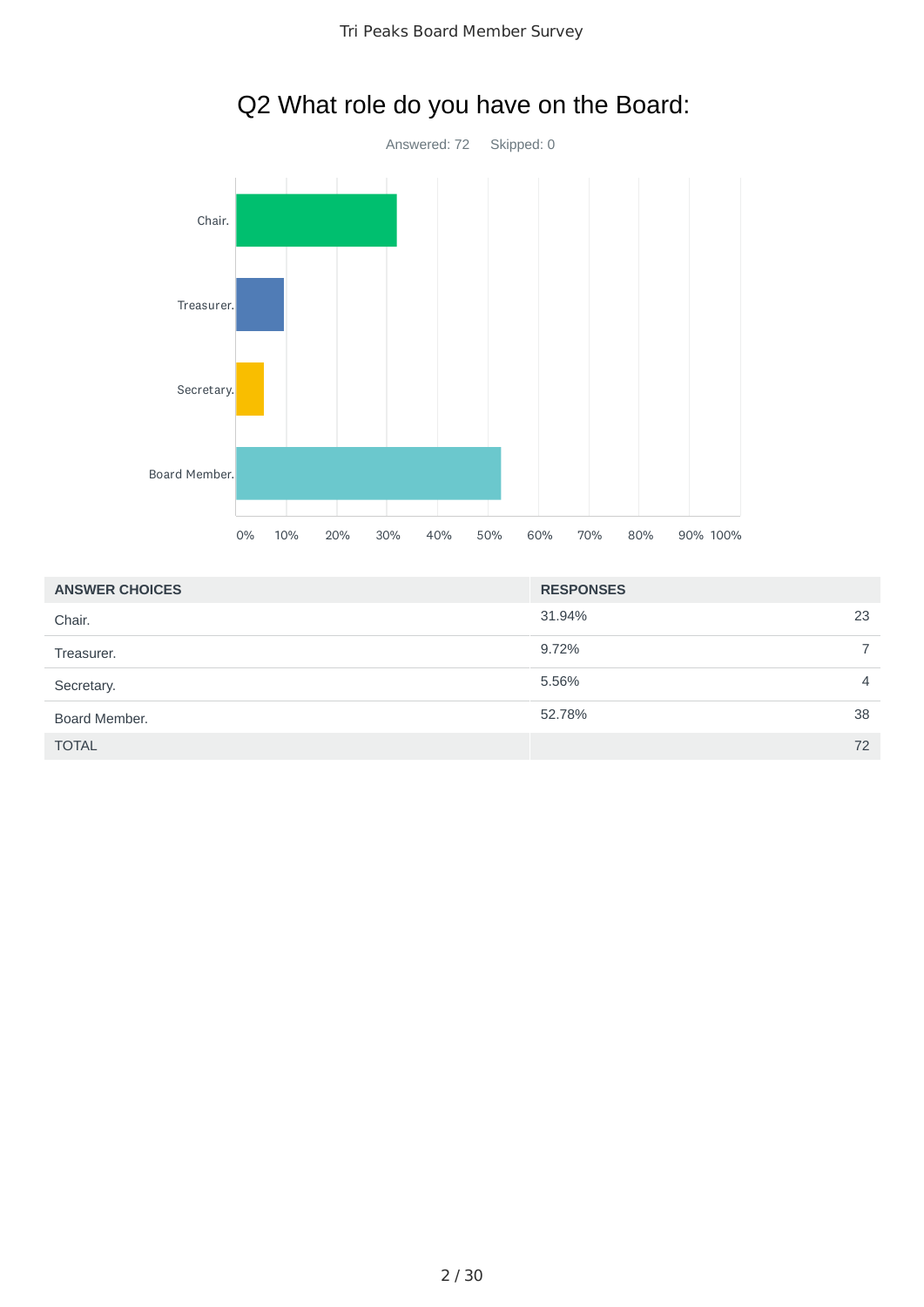### Q4 How long have you been a board member (of your current organisation and any prior organisations):



| <b>ANSWER CHOICES</b>     | <b>RESPONSES</b> |    |
|---------------------------|------------------|----|
| Less than 12 months.      | 11.11%           | 8  |
| Between 12 and 24 months. | 27.78%           | 20 |
| Over three years.         | 61.11%           | 44 |
| <b>TOTAL</b>              |                  | 72 |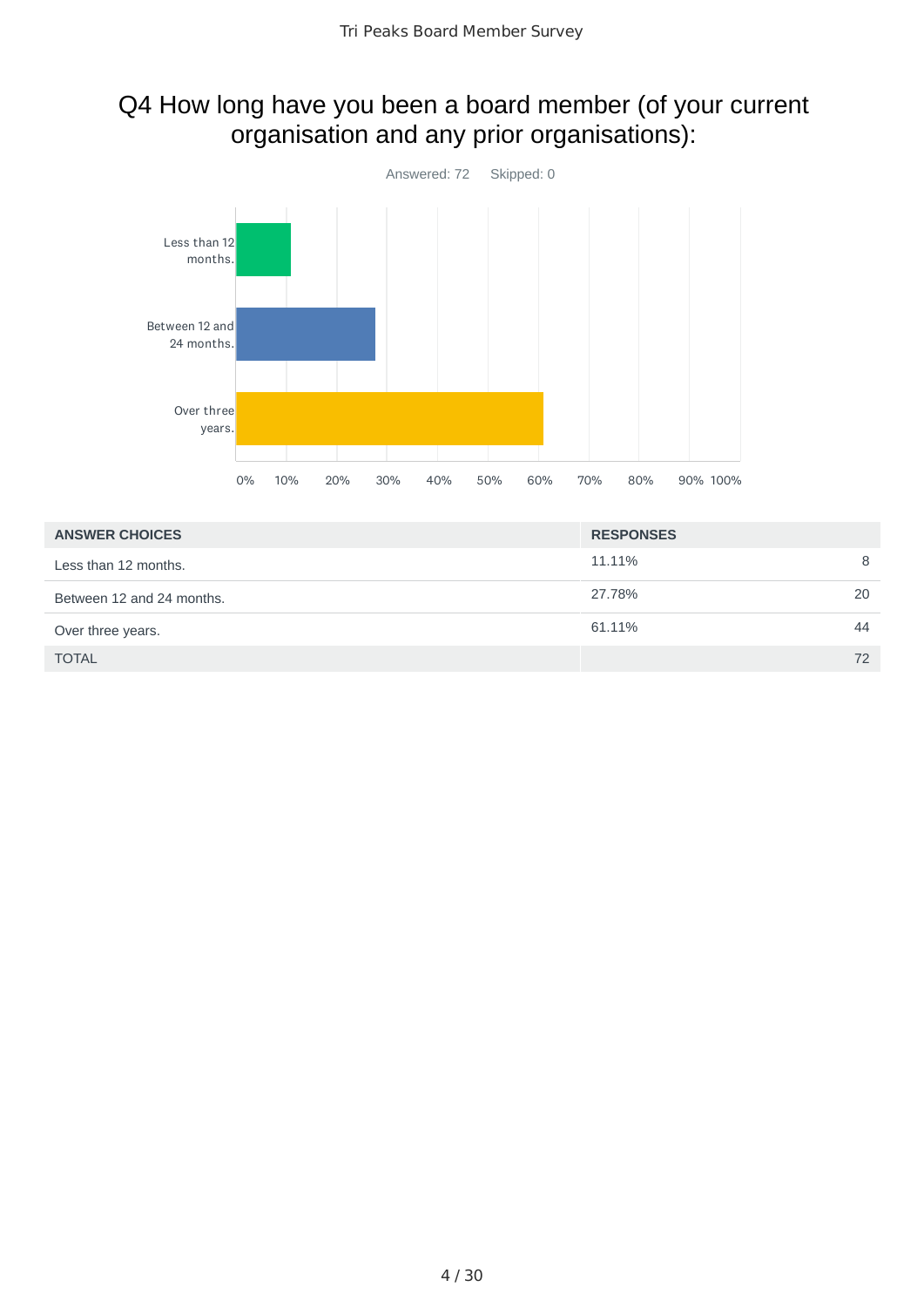#### Q5 Are you familiar with either of the Department of Health and Human Services Community Services Quality Governance Framework or the Clinical Governance Framework?



| 73.61%<br>53<br>Yes<br>26.39%<br>19<br><b>No</b> | <b>ANSWER CHOICES</b> | <b>RESPONSES</b> |    |
|--------------------------------------------------|-----------------------|------------------|----|
|                                                  |                       |                  |    |
|                                                  |                       |                  |    |
|                                                  | <b>TOTAL</b>          |                  | 72 |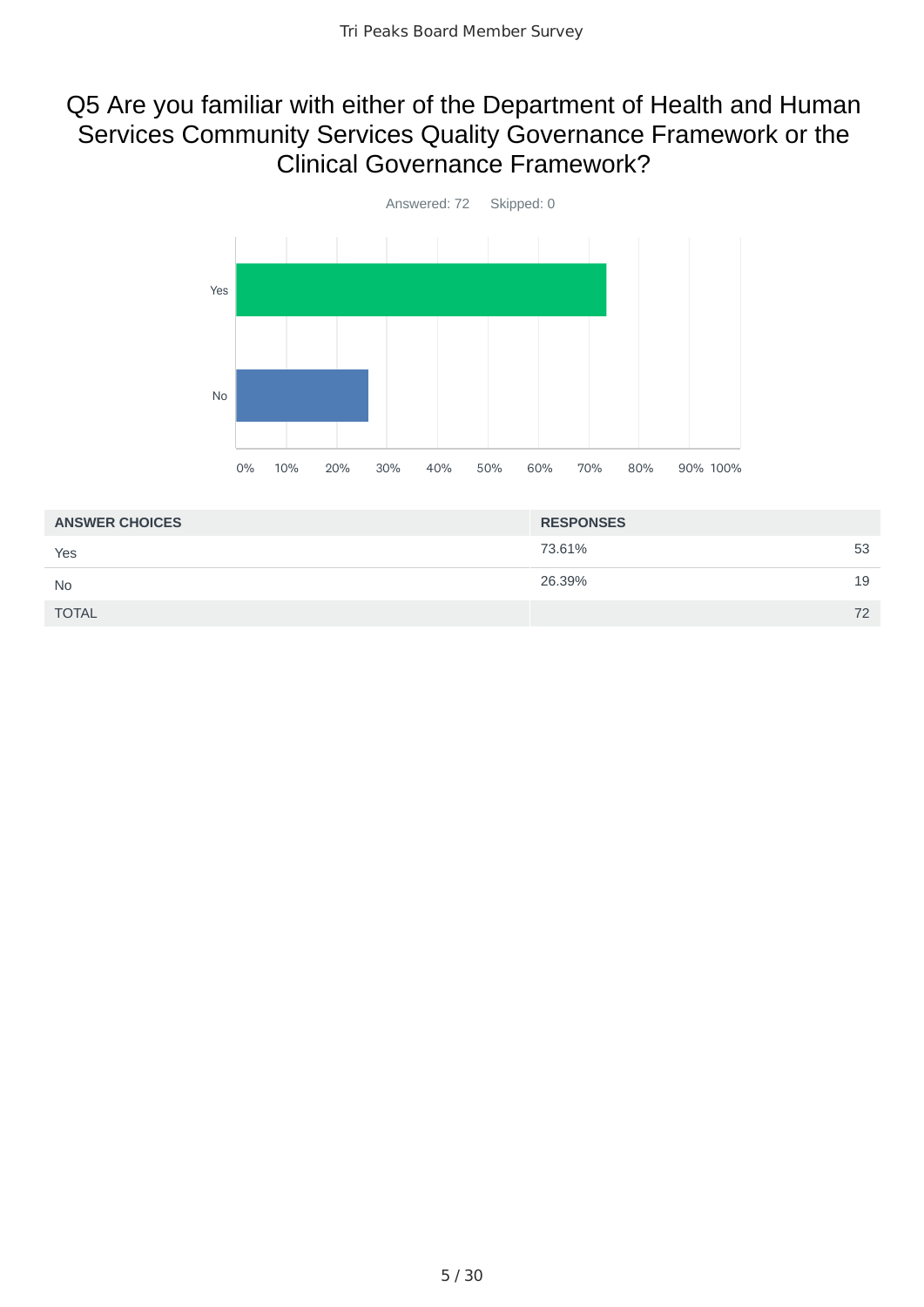### Q6 Your Board Roles and ResponsibilitiesA governance structure, role, and responsibilities of the organisation are clearly defined and understood by all Board members.



| <b>ANSWER CHOICES</b> | <b>RESPONSES</b> |    |
|-----------------------|------------------|----|
| Agree                 | 88.89%           | 64 |
| <b>Disagree</b>       | 5.56%            | 4  |
| Don't know            | 5.56%            | 4  |
| Not applicable        | 0.00%            | 0  |
| <b>TOTAL</b>          |                  | 72 |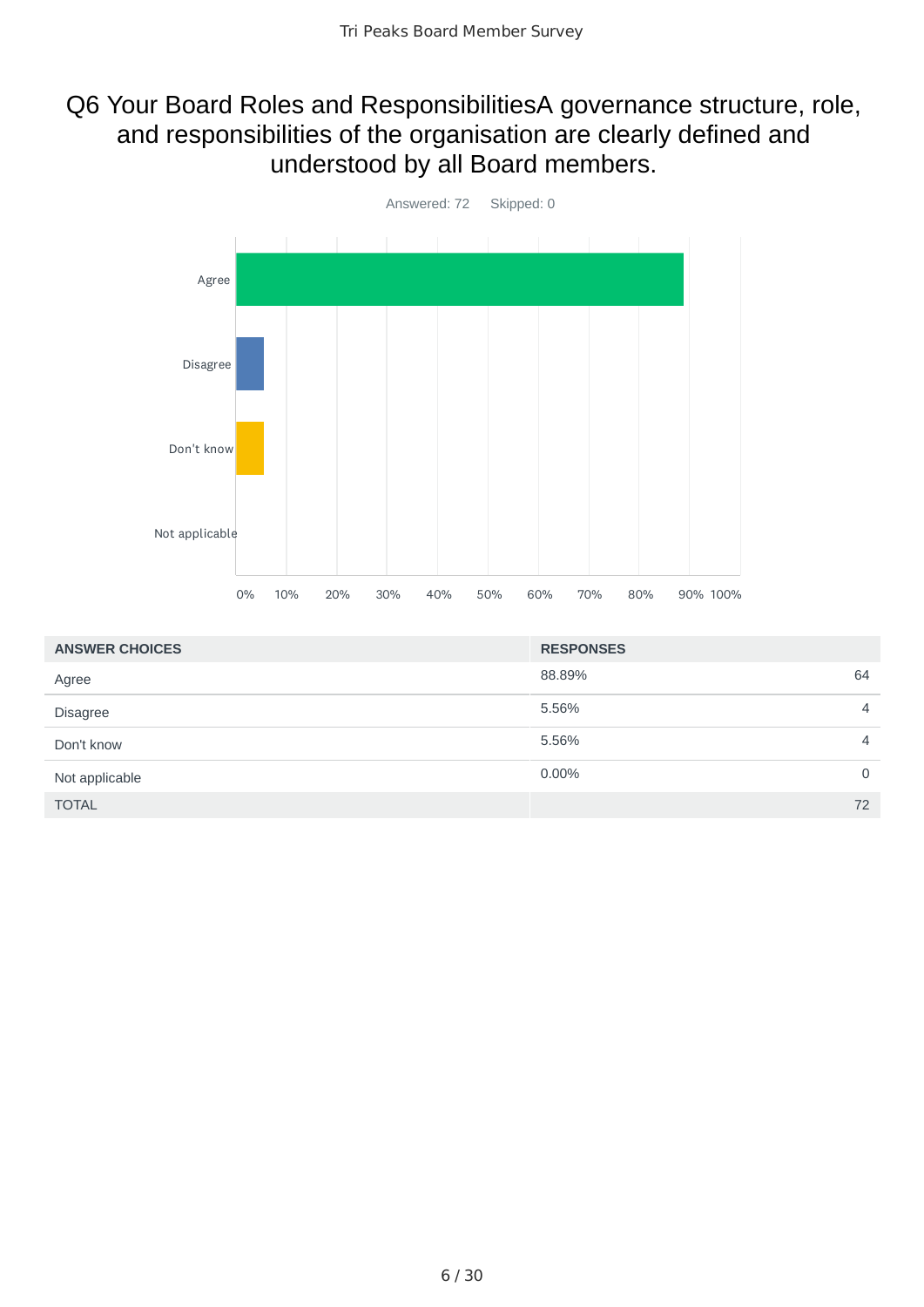#### Q7 The organisation has a clear vision and strategic plan, and these are documented and available to members.



| <b>ANSWER CHOICES</b> | <b>RESPONSES</b> |   |
|-----------------------|------------------|---|
| Agree                 | 93.06%<br>67     |   |
| <b>Disagree</b>       | 2.78%            | 2 |
| Don't know            | 2.78%            | 2 |
| Not applicable        | 1.39%            |   |
| <b>TOTAL</b>          | 72               |   |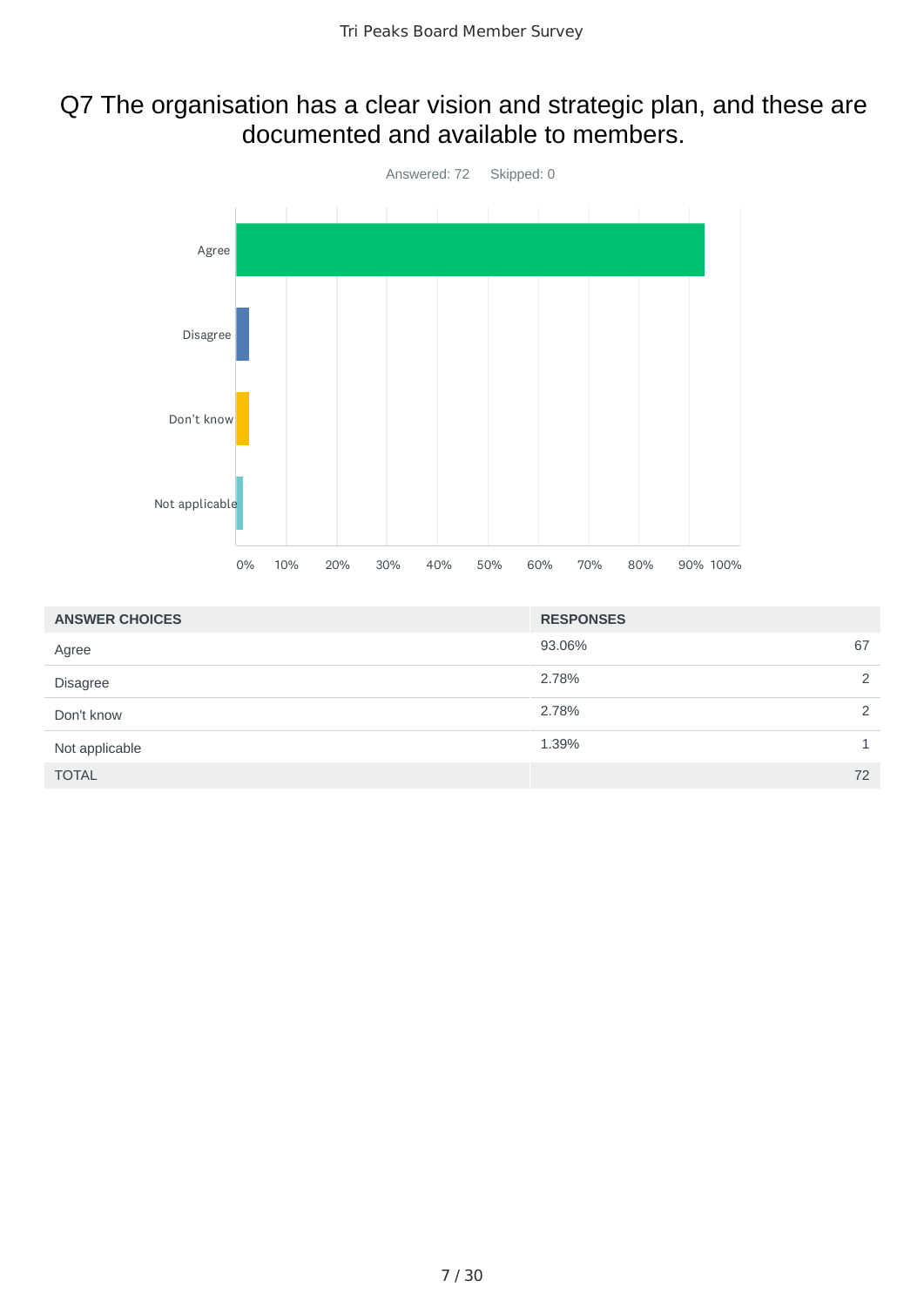# Q8 The board focuses on longer-term significant issues rather than administrative and management matters.



| <b>ANSWER CHOICES</b> | <b>RESPONSES</b> |    |
|-----------------------|------------------|----|
| Agree                 | 86.11%           | 62 |
| <b>Disagree</b>       | 13.89%           | 10 |
| Don't know            | 0.00%            | 0  |
| Not applicable        | $0.00\%$         | 0  |
| <b>TOTAL</b>          |                  | 72 |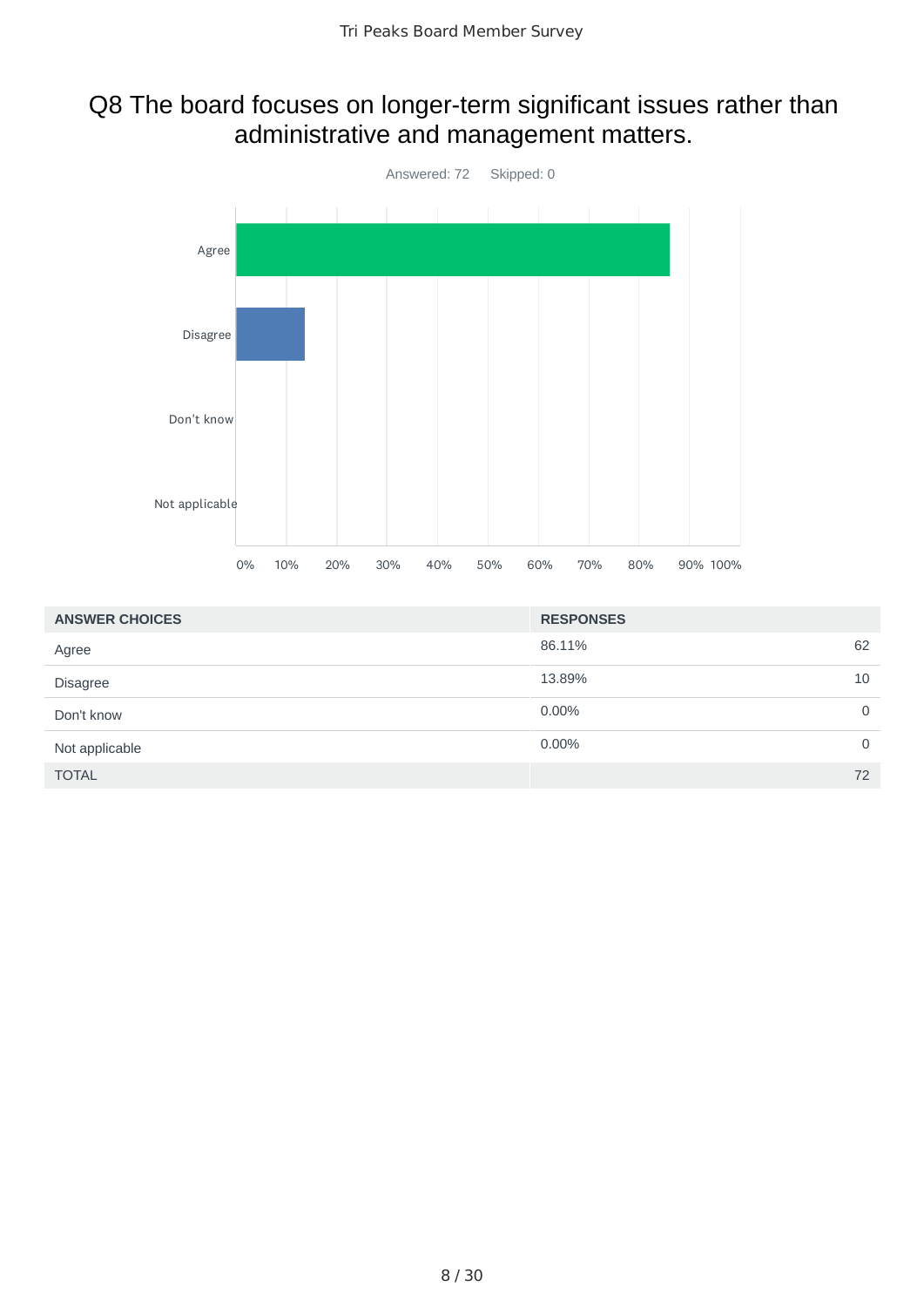## Q9 The board discuss the annual budget and its implications before approving it.



| <b>ANSWER CHOICES</b> | <b>RESPONSES</b> |   |
|-----------------------|------------------|---|
| Agree                 | 93.06%<br>67     |   |
| <b>Disagree</b>       | 4.17%            | 3 |
| Don't know            | 2.78%            | 2 |
| Not applicable        | 0.00%            | 0 |
| <b>TOTAL</b>          | 72               |   |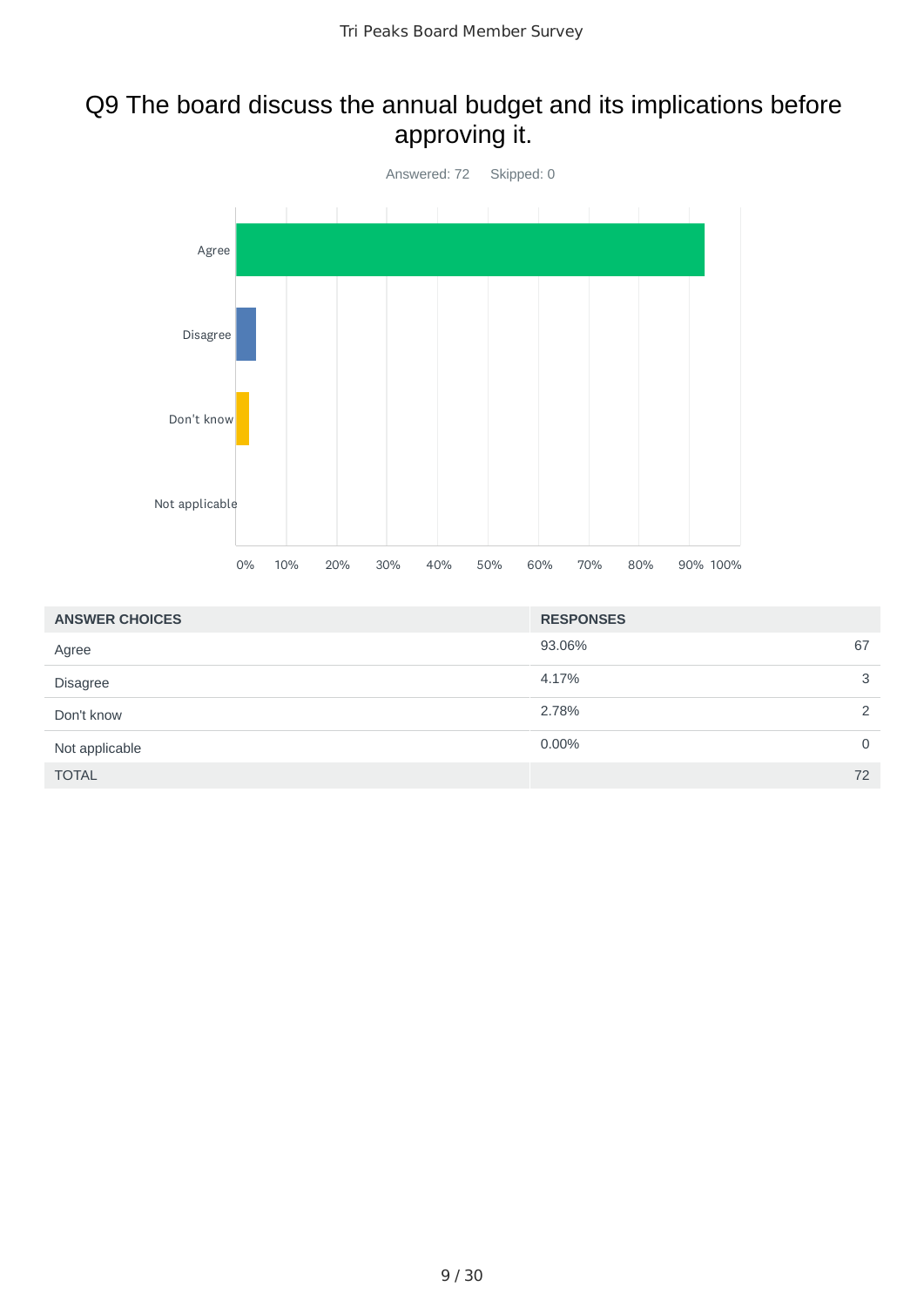### Q10 Board members have sufficient knowledge of the organisation to ask probing questions and provide advice to management.



| <b>ANSWER CHOICES</b> | <b>RESPONSES</b>        |
|-----------------------|-------------------------|
| Agree                 | 64<br>88.89%            |
| <b>Disagree</b>       | 9.72%<br>$\overline{7}$ |
| Don't know            | 1.39%                   |
| Not applicable        | 0.00%<br>0              |
| <b>TOTAL</b>          | 72                      |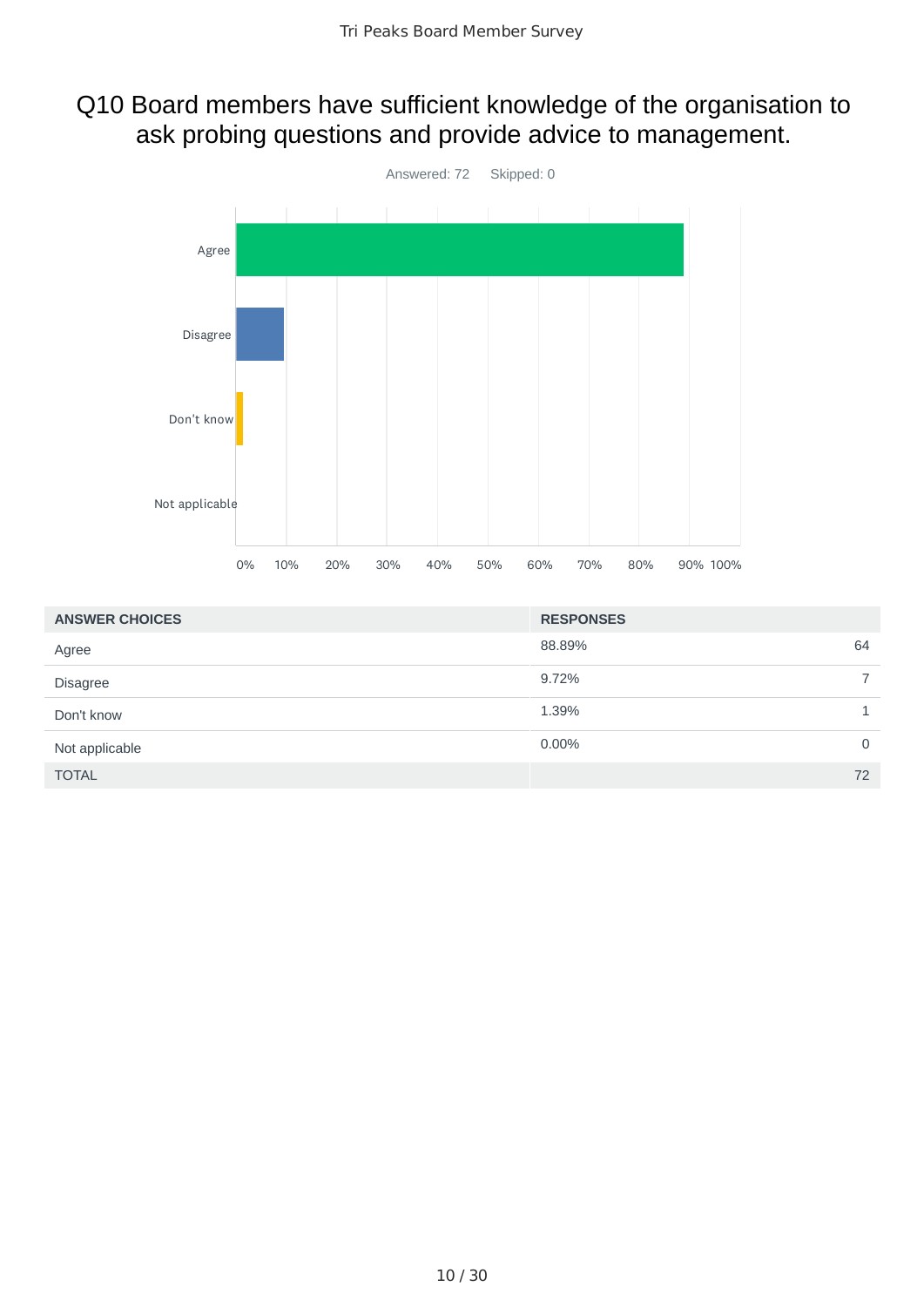# Q11 The board members understand the external environment in which the organisation is operating.



| <b>ANSWER CHOICES</b> | <b>RESPONSES</b> |             |
|-----------------------|------------------|-------------|
| Agree                 | 91.67%           | 66          |
| <b>Disagree</b>       | 4.17%            | 3           |
| Don't know            | 4.17%            | 3           |
| Not applicable        | $0.00\%$         | $\mathbf 0$ |
| <b>TOTAL</b>          |                  | 72          |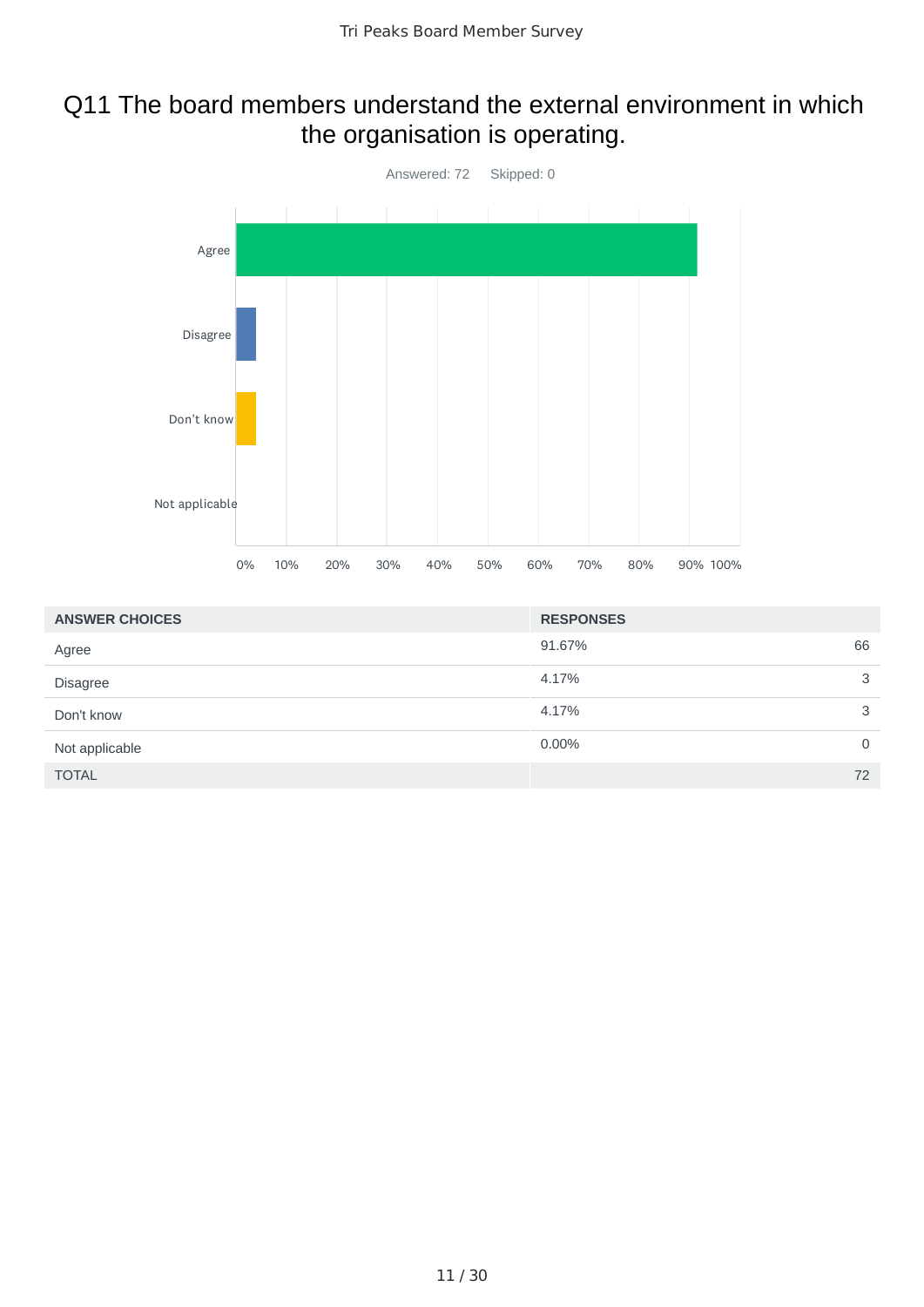Q12 The Board uses the Department of Health and Human Services Community Services Quality Governance Framework to ensure that the organisation meets the needs of the people it supports through formal arrangements and reporting as well as culture and leadership.



| <b>ANSWER CHOICES</b> | <b>RESPONSES</b> |    |
|-----------------------|------------------|----|
| Agree                 | 51.39%           | 37 |
| <b>Disagree</b>       | 26.39%           | 19 |
| Don't know            | 19.44%           | 14 |
| Not applicable        | 2.78%            | 2  |
| <b>TOTAL</b>          |                  | 72 |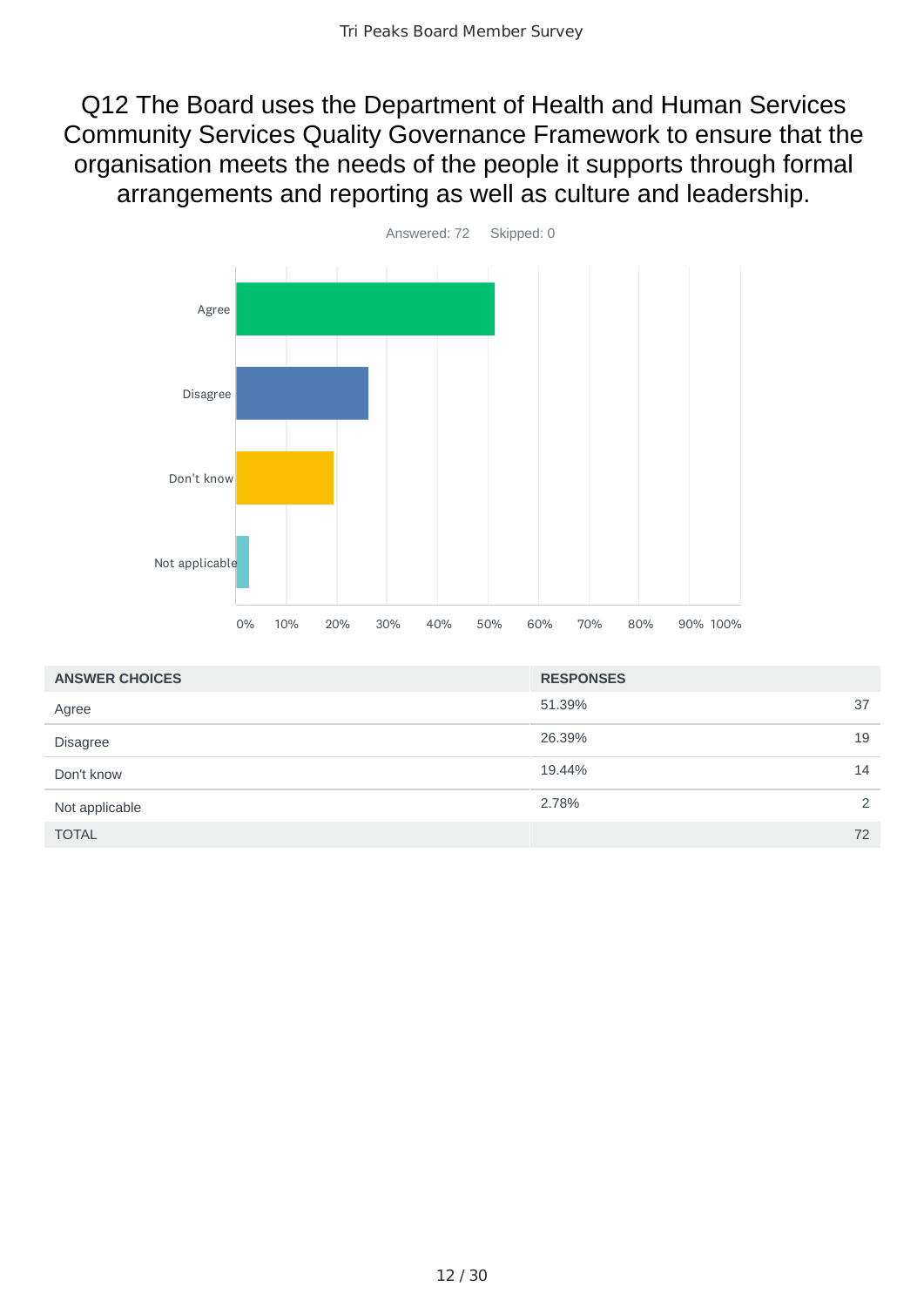## Q13 Board DynamicsThe board represents a sufficient range of expertise to make it an effective governing body.



| <b>ANSWER CHOICES</b> | <b>RESPONSES</b> |
|-----------------------|------------------|
| Agree                 | 66<br>91.67%     |
| <b>Disagree</b>       | 6.94%<br>5       |
| Don't know            | 1.39%            |
| Not applicable        | $0.00\%$<br>0    |
| <b>TOTAL</b>          | 72               |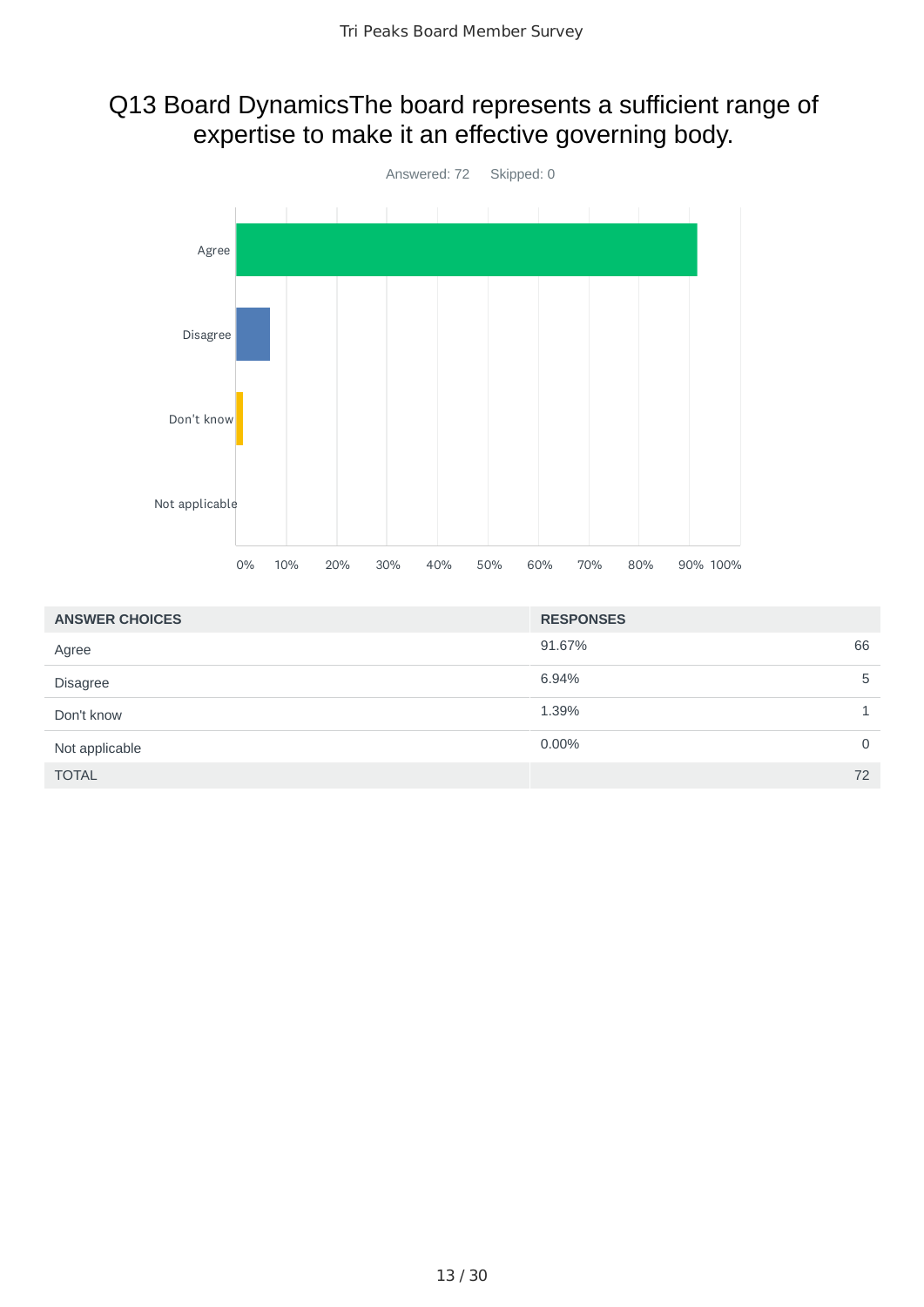#### Q14 Board members have the necessary skills, knowledge and training to be effective in their role on the board.



| <b>ANSWER CHOICES</b> | <b>RESPONSES</b> |    |
|-----------------------|------------------|----|
| Agree                 | 80.56%           | 58 |
| <b>Disagree</b>       | 11.11%           | 8  |
| Don't know            | 8.33%            | 6  |
| Not applicable        | 0.00%            | 0  |
| <b>TOTAL</b>          |                  | 72 |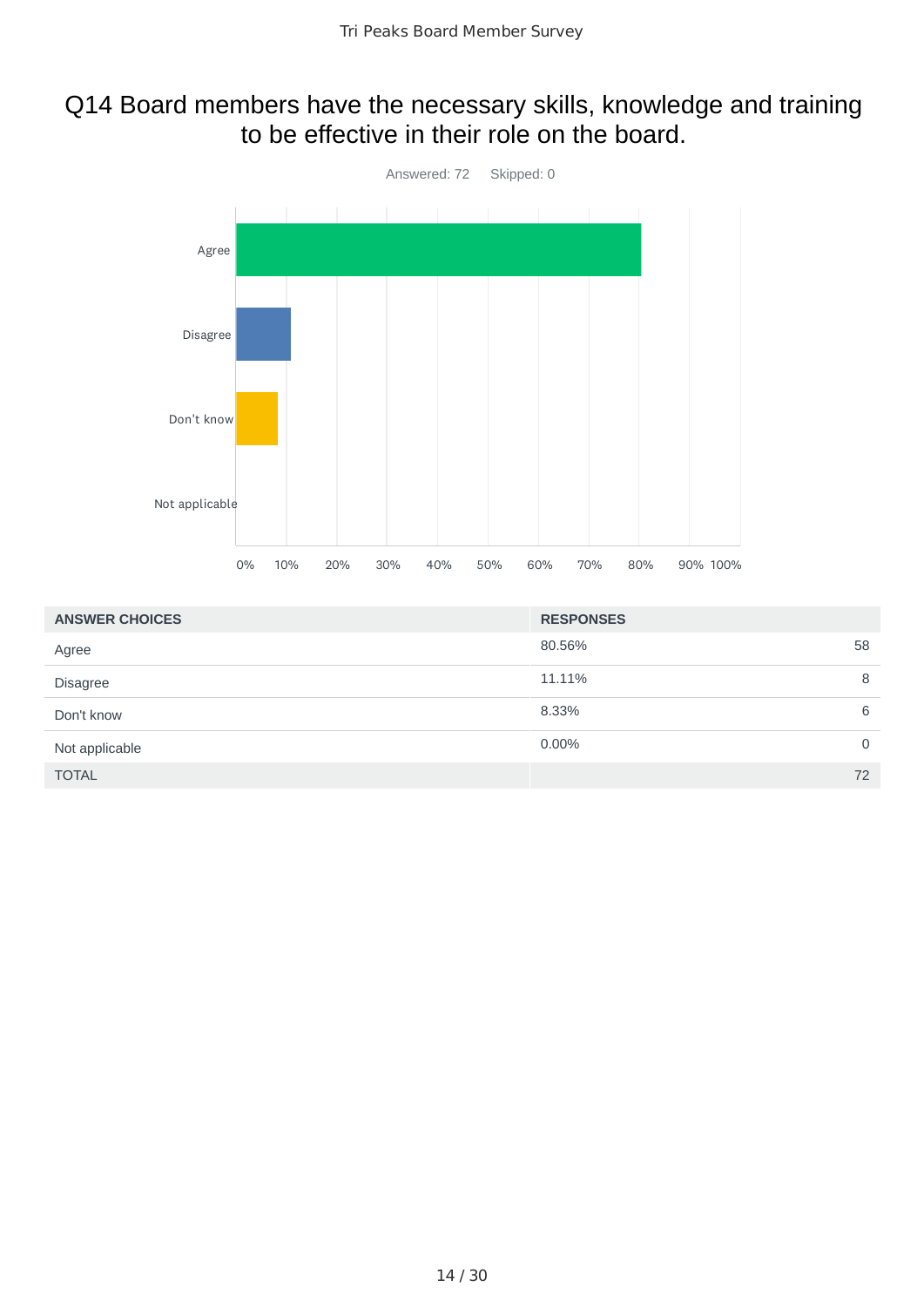## Q15 The board has a skills matrix, which regularly reviewed and updated.



| <b>ANSWER CHOICES</b> | <b>RESPONSES</b> |                |
|-----------------------|------------------|----------------|
| Agree                 | 83.33%           | 60             |
| <b>Disagree</b>       | 5.56%            | $\overline{4}$ |
| Don't know            | 8.33%            | 6              |
| Not applicable        | 2.78%            | $\mathcal{P}$  |
| <b>TOTAL</b>          |                  | 72             |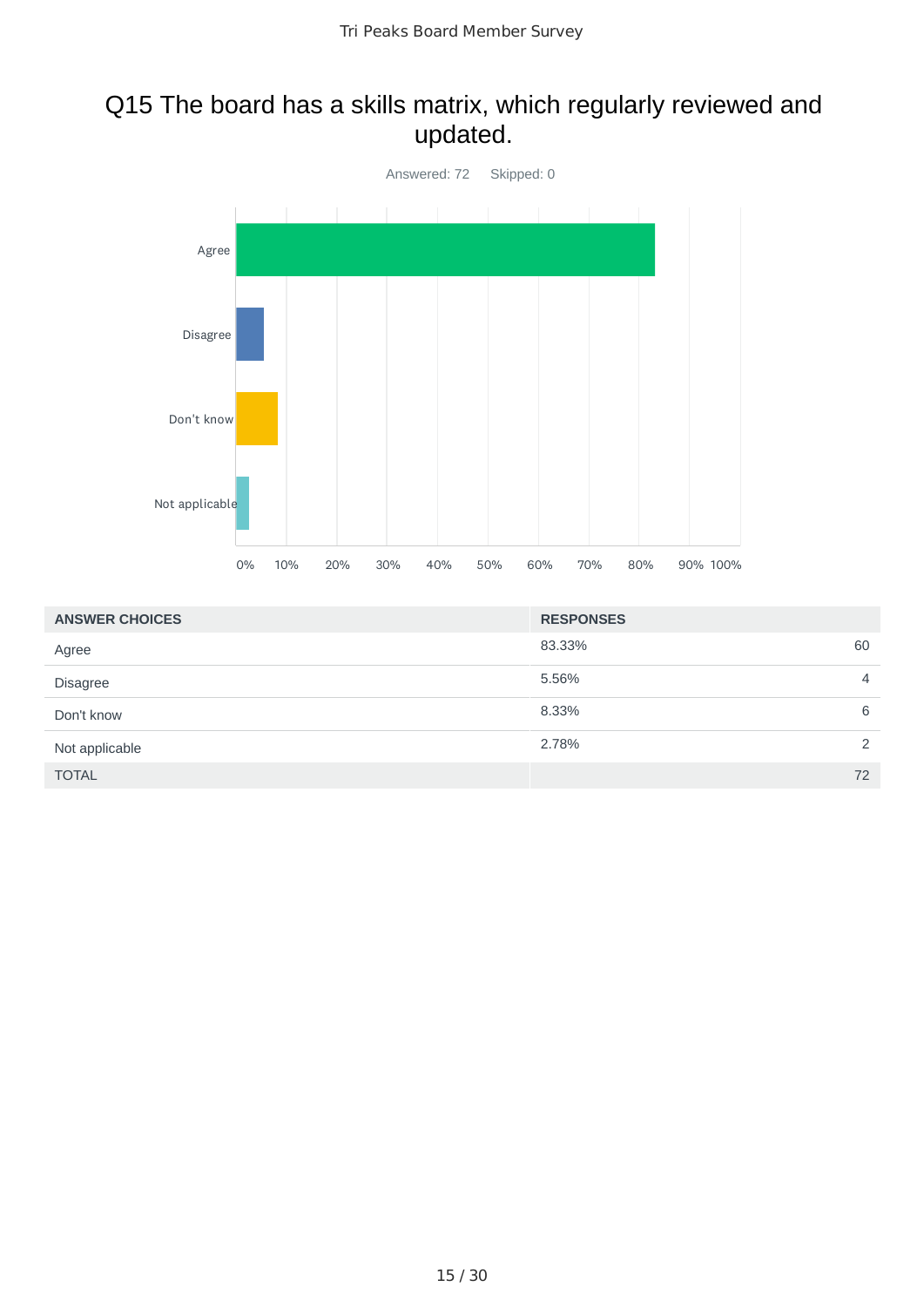## Q16 Directors express their views to each other and to management in ways that are constructive.



| <b>ANSWER CHOICES</b> | <b>RESPONSES</b> |                |
|-----------------------|------------------|----------------|
| Agree                 | 94.44%           | 68             |
| <b>Disagree</b>       | 5.56%            | $\overline{4}$ |
| Don't know            | 0.00%            | 0              |
| Not applicable        | $0.00\%$         | 0              |
| <b>TOTAL</b>          |                  | 72             |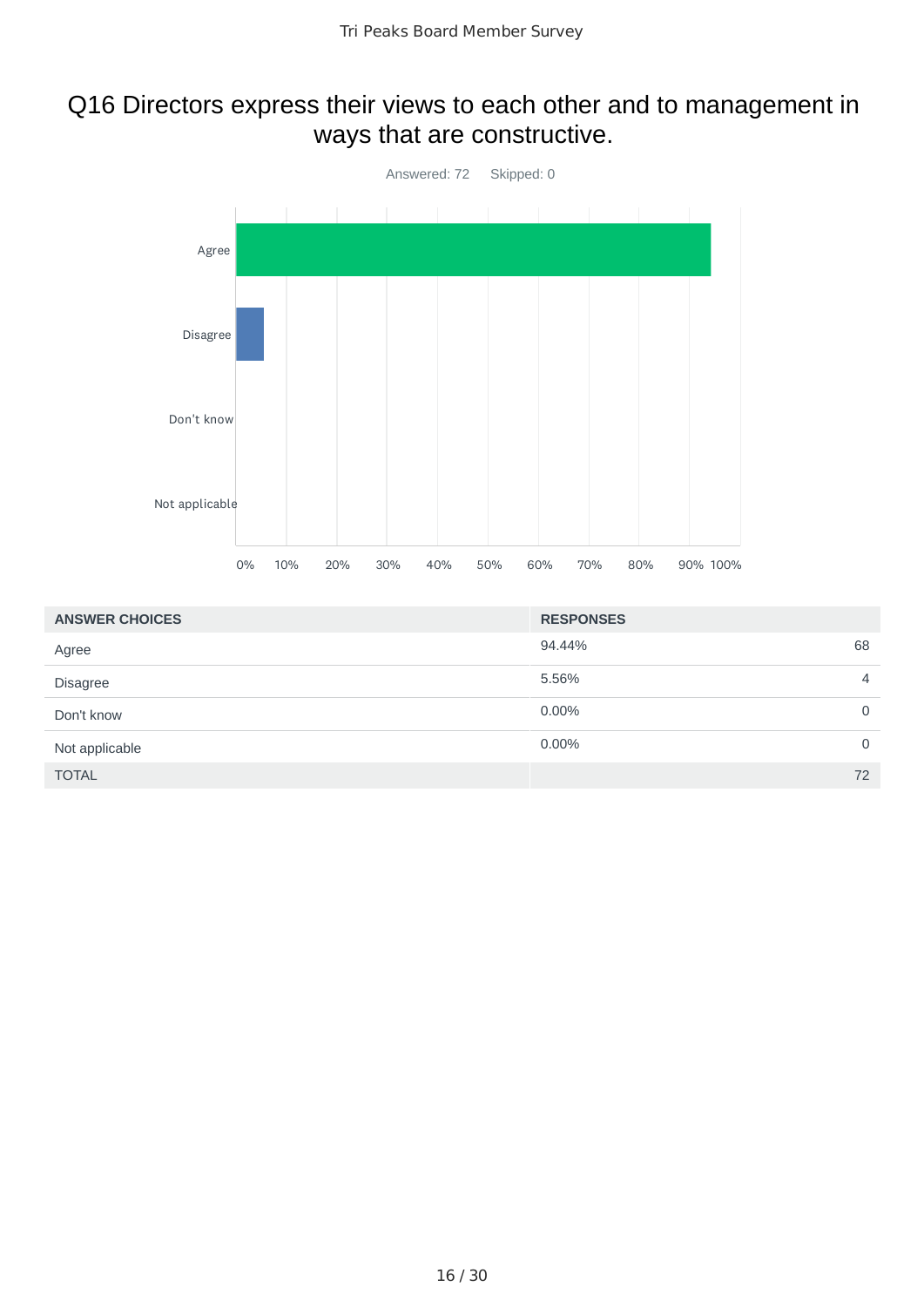## Q17 Board discussions reach conclusions that provide clear guidance and expectations to management.



| <b>ANSWER CHOICES</b> | <b>RESPONSES</b> |
|-----------------------|------------------|
| Agree                 | 63<br>87.50%     |
| <b>Disagree</b>       | 6.94%<br>5       |
| Don't know            | 3<br>4.17%       |
| Not applicable        | 1.39%            |
| <b>TOTAL</b>          | 72               |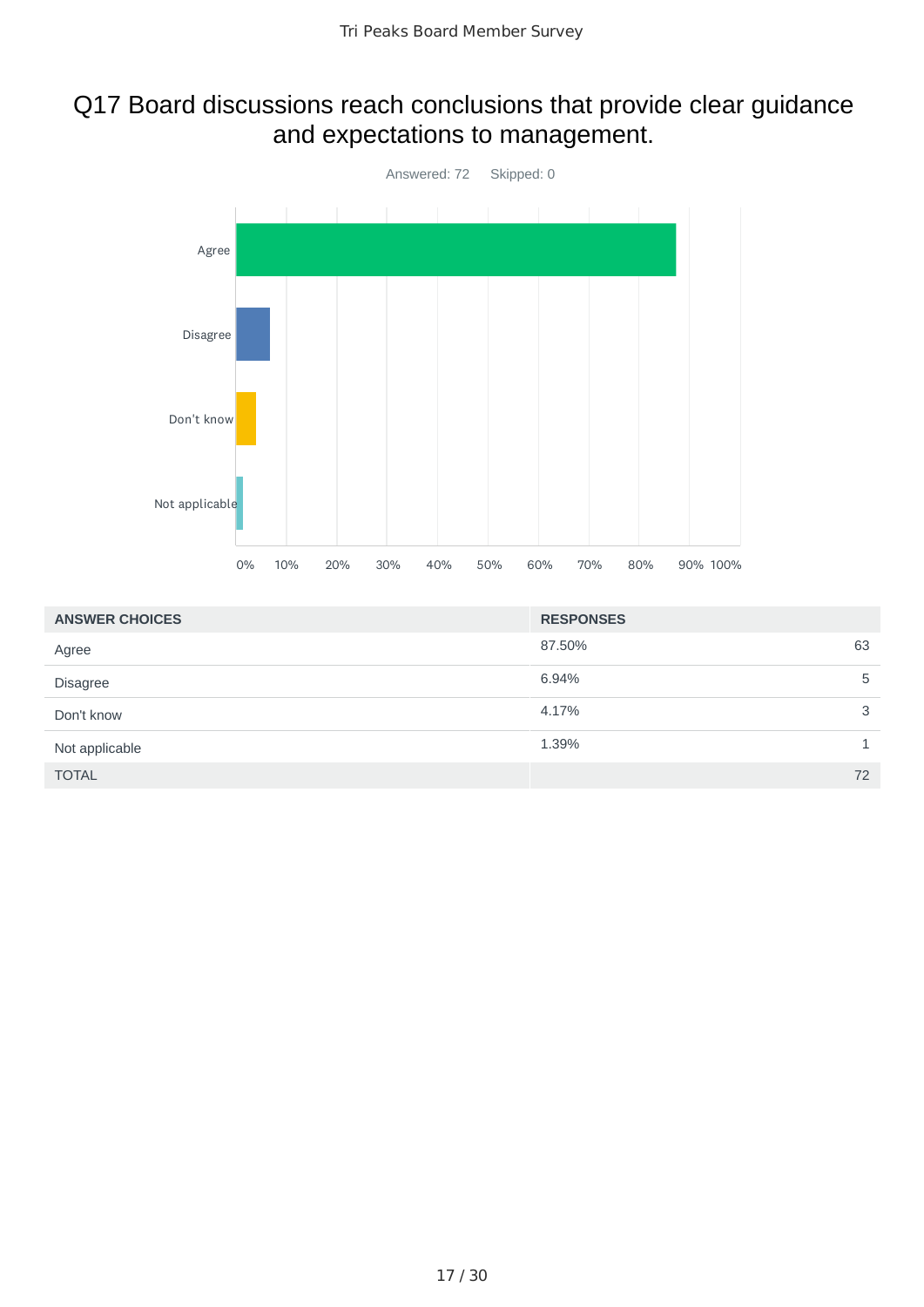# Q18 ProcessThe board's use of time is effective and focused.



| <b>ANSWER CHOICES</b> | <b>RESPONSES</b> |    |
|-----------------------|------------------|----|
| Agree                 | 90.28%           | 65 |
| <b>Disagree</b>       | 9.72%            |    |
| Don't know            | 0.00%            | 0  |
| Not applicable        | 0.00%            | 0  |
| <b>TOTAL</b>          |                  | 72 |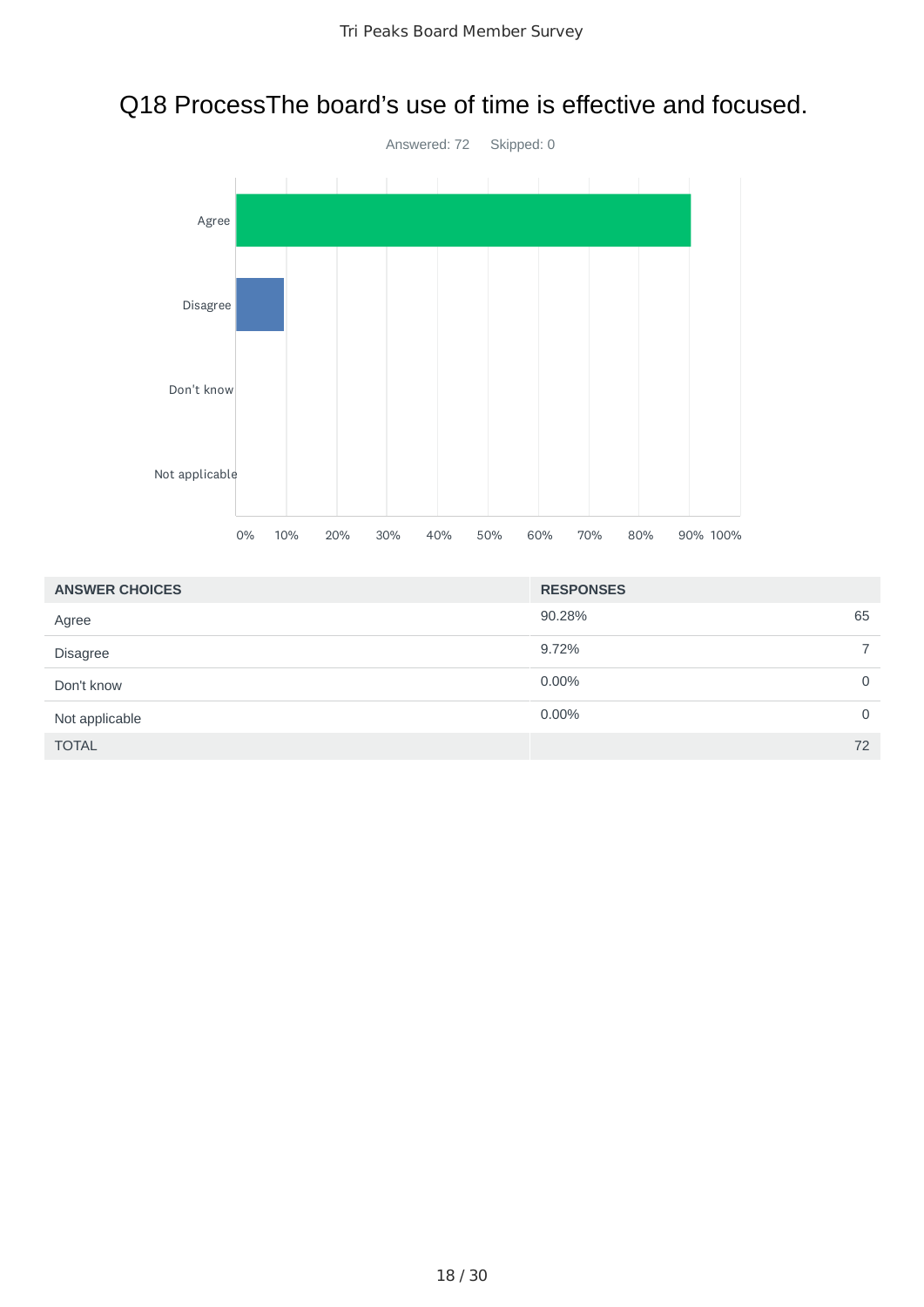## Q19 The board receives sufficient, appropriate and timely written information for it to perform its role.



| <b>ANSWER CHOICES</b> | <b>RESPONSES</b> |    |
|-----------------------|------------------|----|
| Agree                 | 86.11%           | 62 |
| <b>Disagree</b>       | 11.11%           | 8  |
| Don't know            | 1.39%            |    |
| Not applicable        | 1.39%            |    |
| <b>TOTAL</b>          |                  | 72 |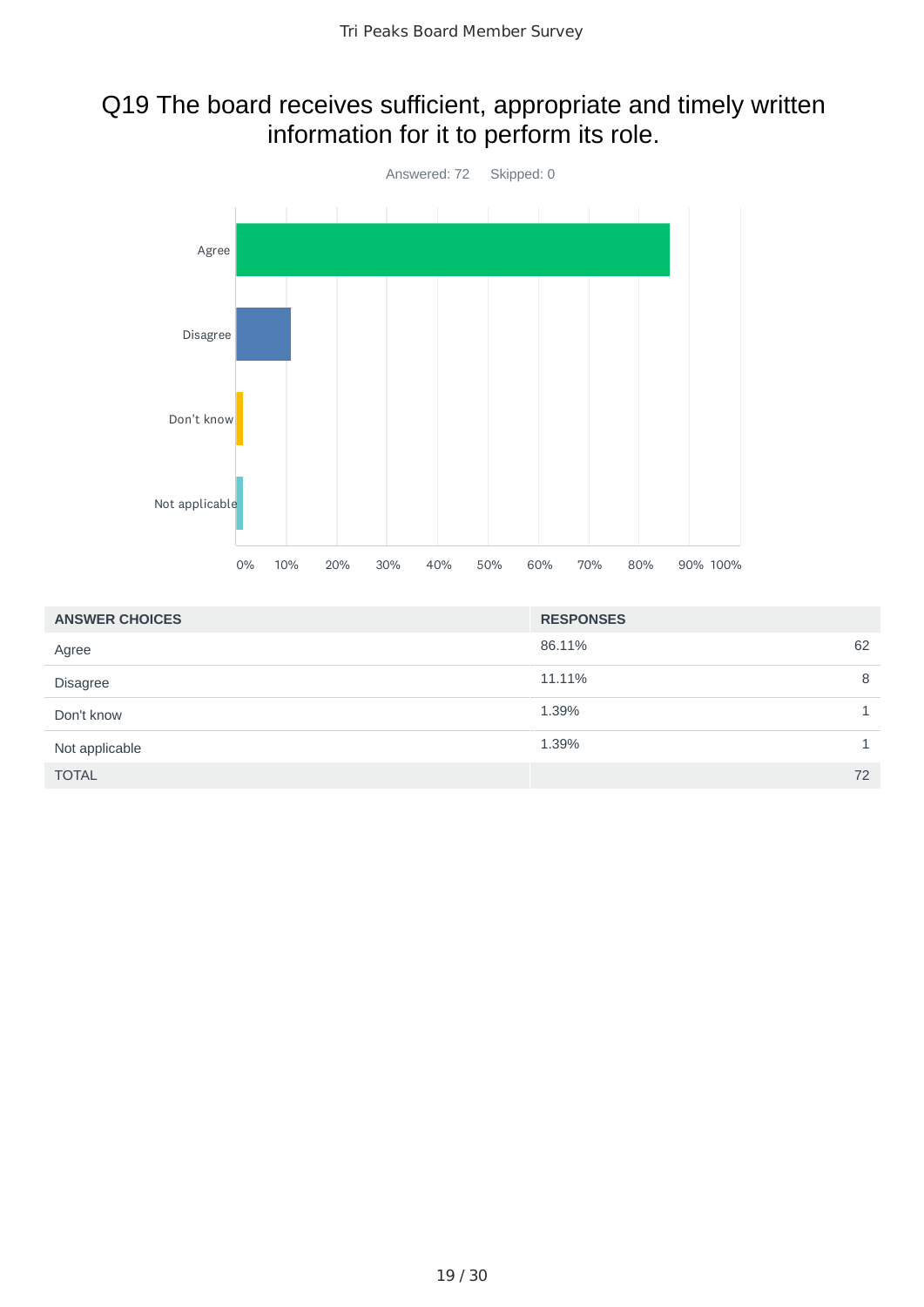

# Q20 The board undertakes an annual review process.

| <b>ANSWER CHOICES</b> | <b>RESPONSES</b> |                |
|-----------------------|------------------|----------------|
| Agree                 | 76.39%           | 55             |
| <b>Disagree</b>       | 16.67%           | 12             |
| Don't know            | 6.94%            | 5              |
| Not applicable        | 0.00%            | $\overline{0}$ |
| <b>TOTAL</b>          |                  | 72             |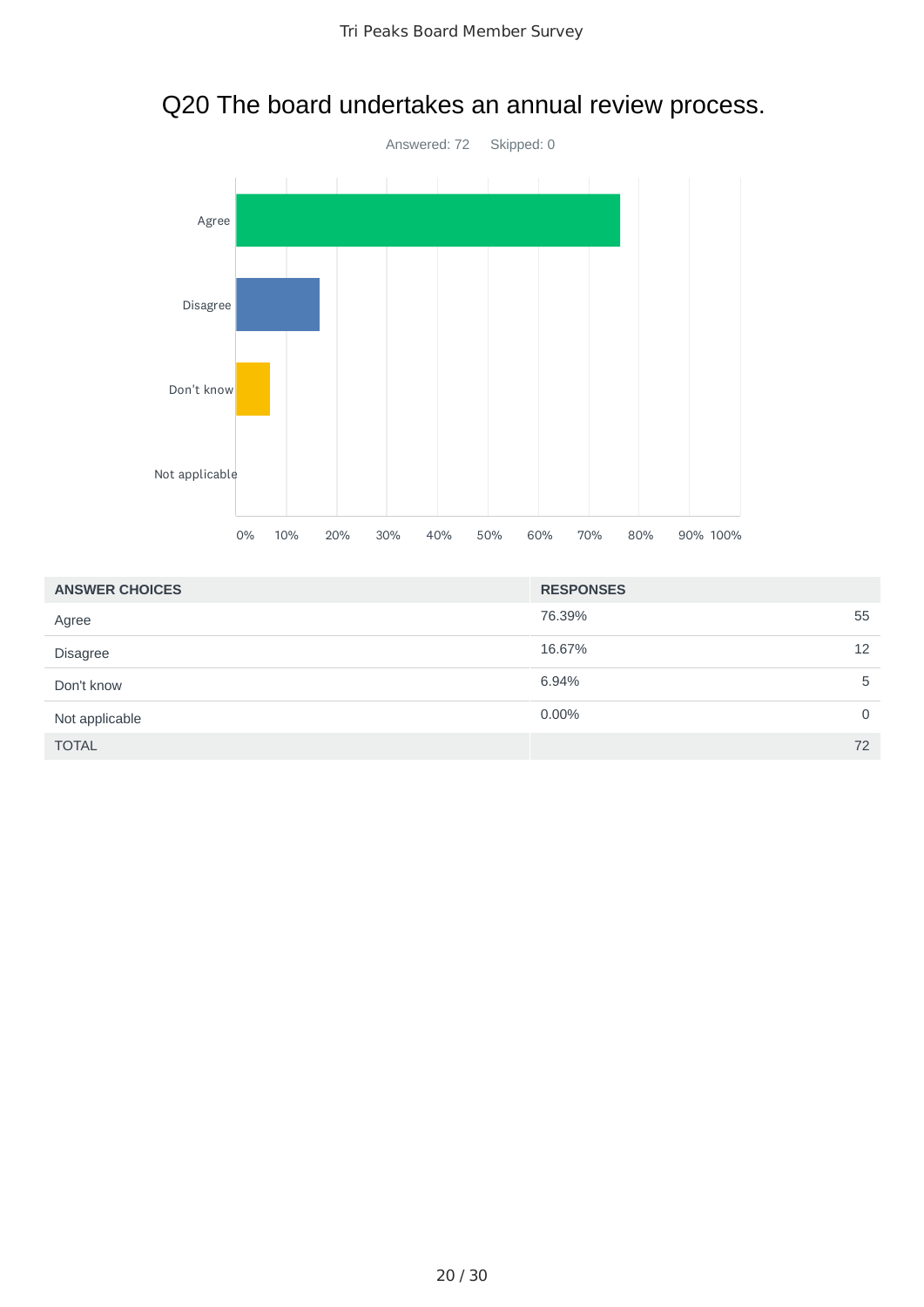#### Q21 Leadership and CultureThe board and executive have a plan to achieve a set of strategic goals and that are known and understood throughout the organisation. This plan is documented and available to board members.



| <b>ANSWER CHOICES</b> | <b>RESPONSES</b> |    |
|-----------------------|------------------|----|
| Agree                 | 88.89%<br>64     |    |
| <b>Disagree</b>       | 6.94%            | 5  |
| Don't know            | 1.39%            |    |
| Not applicable        | 2.78%            | 2  |
| <b>TOTAL</b>          |                  | 72 |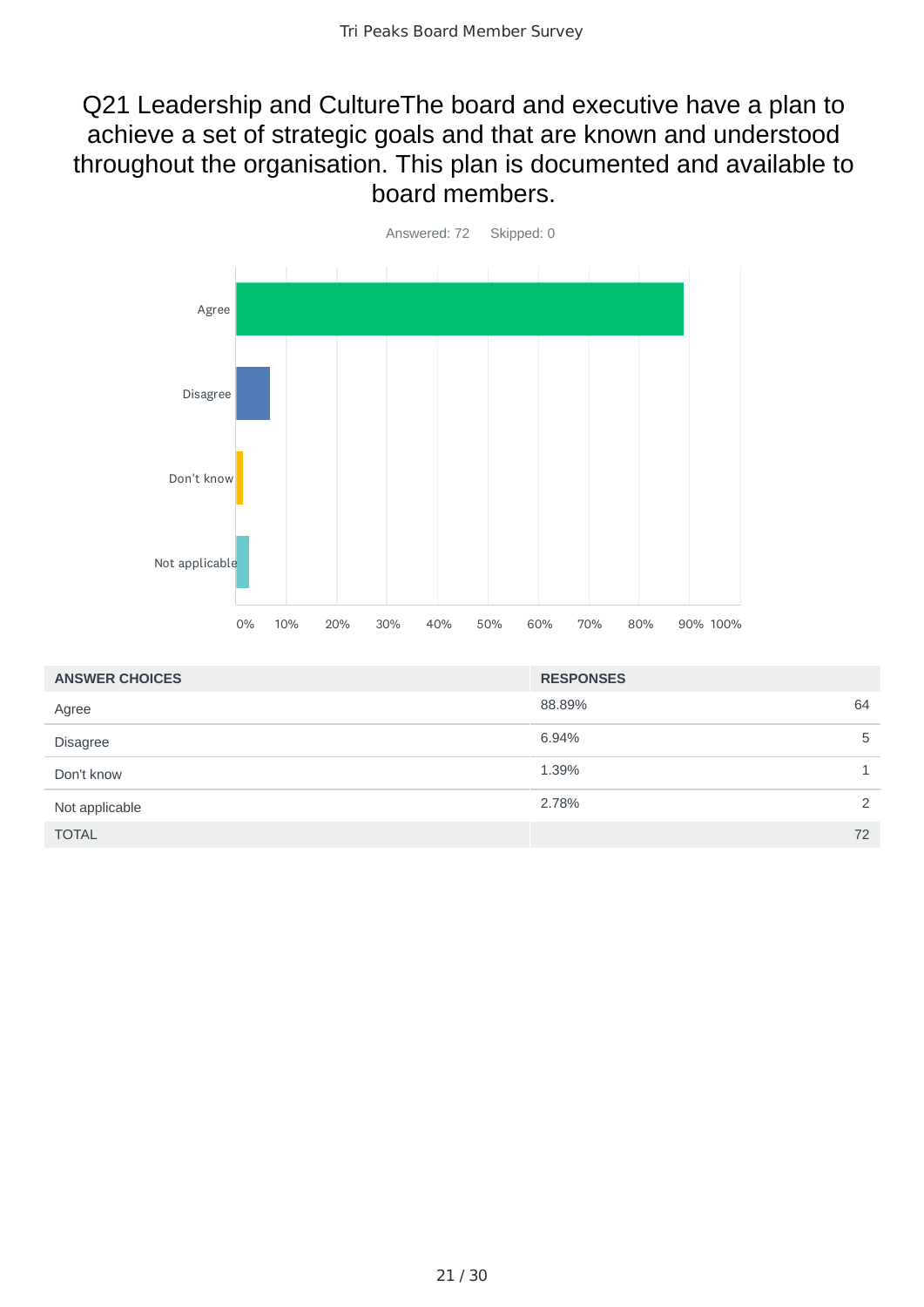## Q22 Your Value to the Board I understand the issues that are critical to my organisation and its sector.



| <b>ANSWER CHOICES</b> | <b>RESPONSES</b> |             |
|-----------------------|------------------|-------------|
| Agree                 | 97.22%           | 70          |
| <b>Disagree</b>       | 1.39%            |             |
| Don't know            | 1.39%            |             |
| Not applicable        | 0.00%            | $\mathbf 0$ |
| <b>TOTAL</b>          |                  | 72          |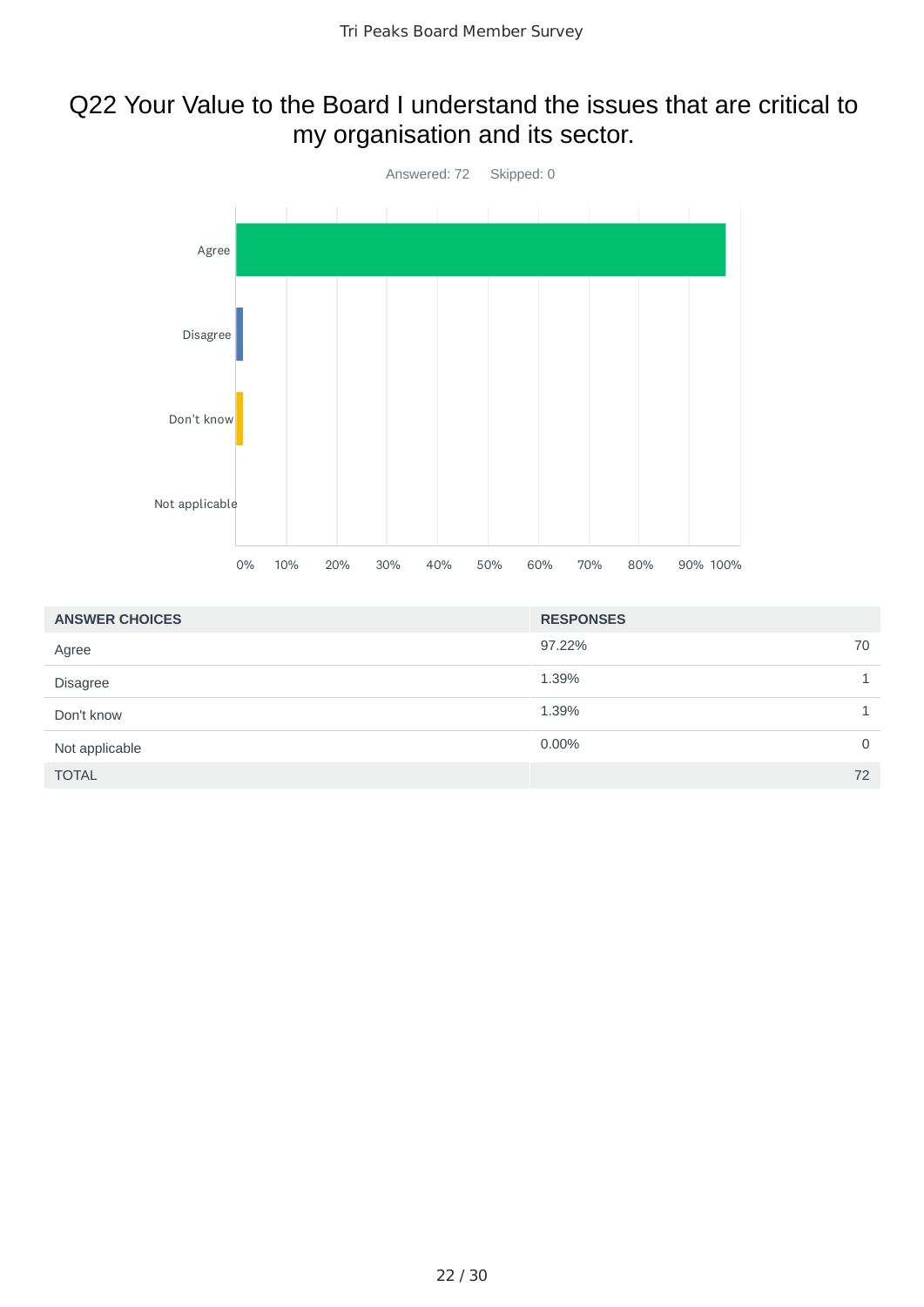## Q23 My questions as a Board member and to the CEO are clear, appropriate and add value.



| <b>ANSWER CHOICES</b> | <b>RESPONSES</b> |                |
|-----------------------|------------------|----------------|
| Agree                 | 88.89%           | 64             |
| <b>Disagree</b>       | 0.00%            | $\mathbf 0$    |
| Don't know            | 9.72%            | $\overline{7}$ |
| Not applicable        | 1.39%            |                |
| <b>TOTAL</b>          |                  | 72             |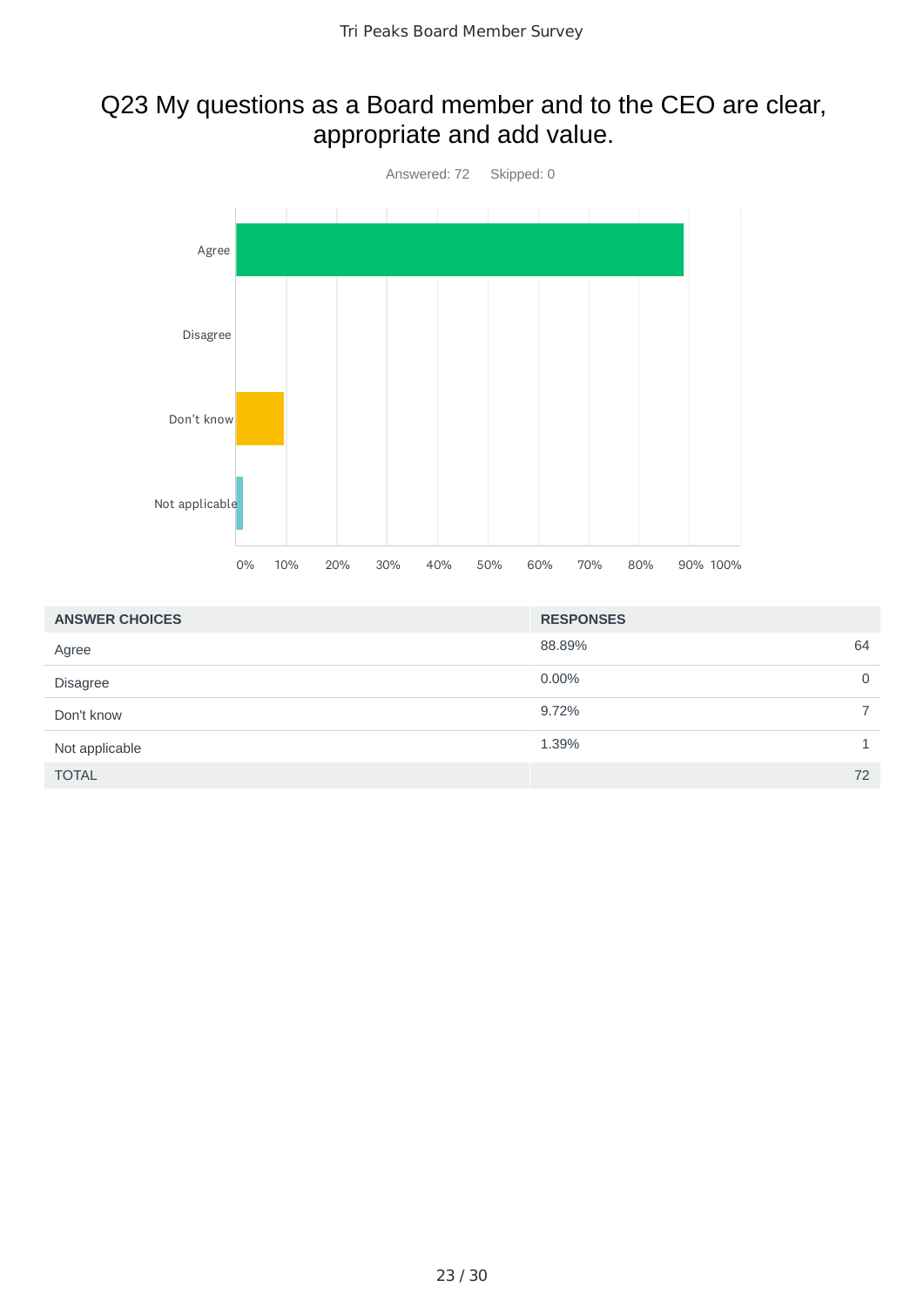## Q24 The Chief Executive OfficerThe Chief Executive Officer is recruited and evaluated by the board.



| <b>ANSWER CHOICES</b> | <b>RESPONSES</b> |                |
|-----------------------|------------------|----------------|
| Agree                 | 63<br>87.50%     |                |
| <b>Disagree</b>       | $0.00\%$         | 0              |
| Don't know            | 2.78%            | 2              |
| Not applicable        | 9.72%            | $\overline{7}$ |
| <b>TOTAL</b>          | 72               |                |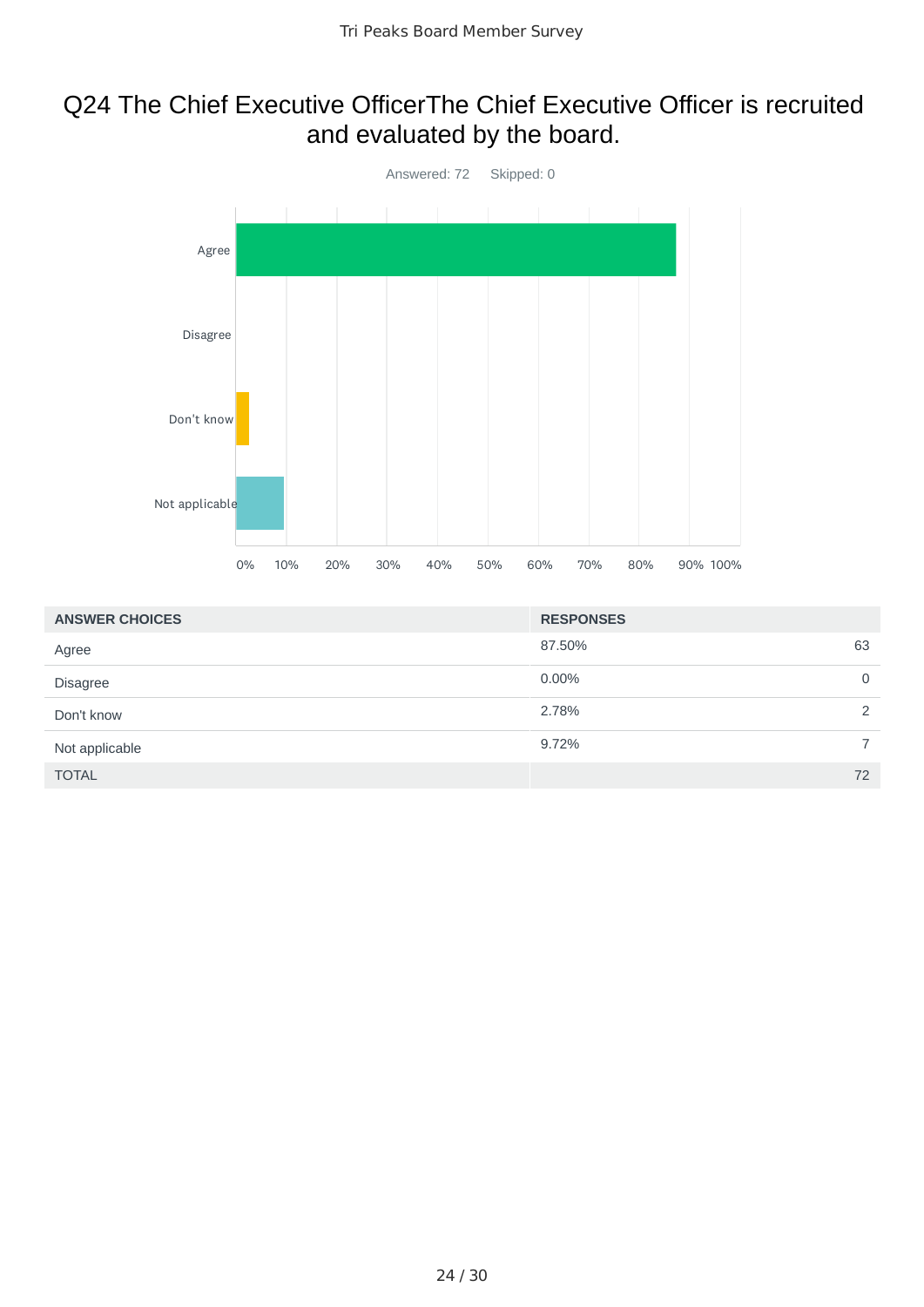# Q25 The board has succession planning for the Chief Executive Officer.



| <b>ANSWER CHOICES</b> | <b>RESPONSES</b> |    |
|-----------------------|------------------|----|
| Yes                   | 43.06%           | 31 |
| <b>No</b>             | 37.50%           | 27 |
| Don't know            | 19.44%           | 14 |
| <b>TOTAL</b>          |                  | 72 |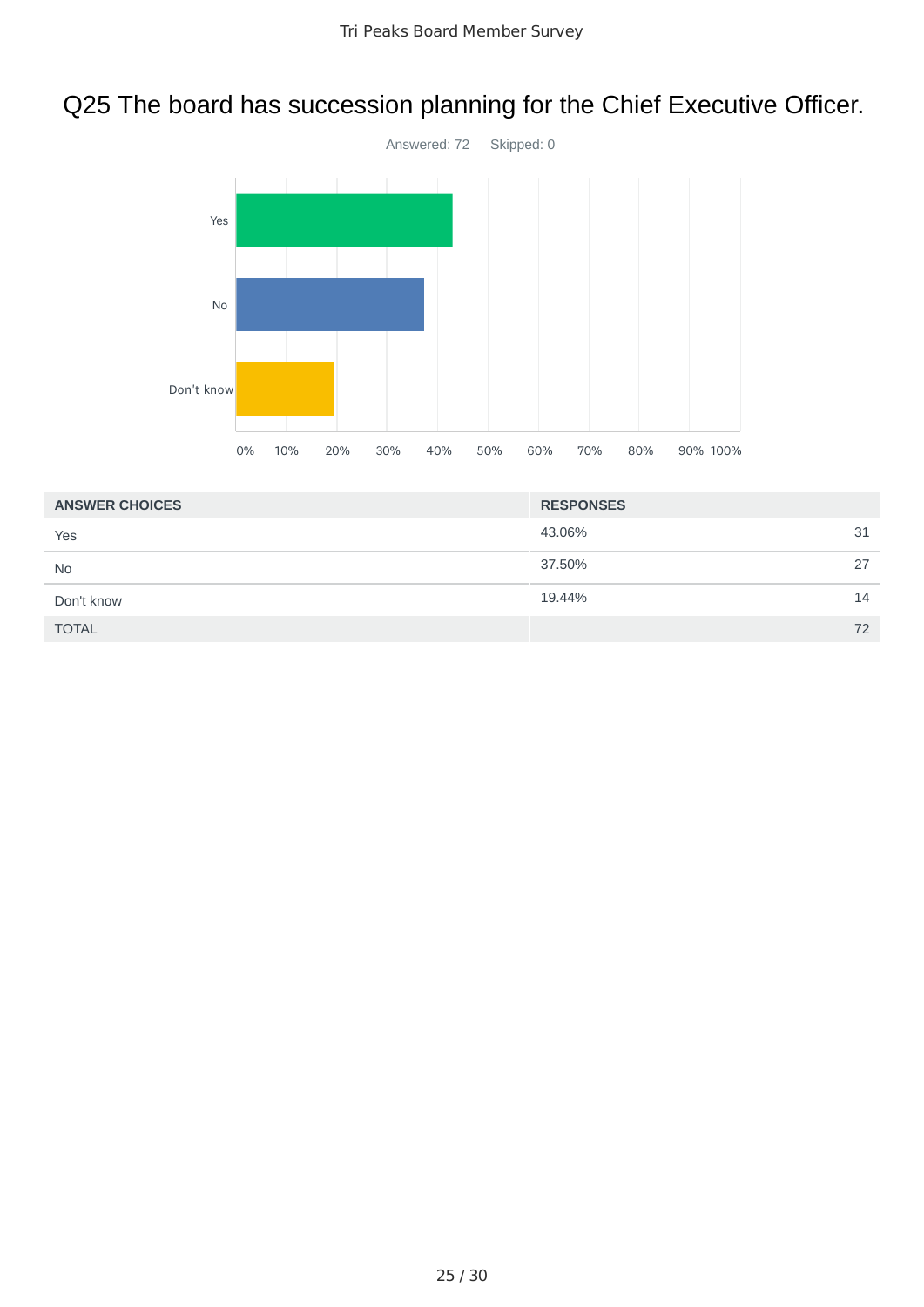#### Q27 Would you benefit from attending discussion round table discussions with board members from other community and health sector organisations to discuss ways to improve governance in your organisation



| <b>ANSWER CHOICES</b> | <b>RESPONSES</b> |    |
|-----------------------|------------------|----|
| Yes                   | 63.89%           | 46 |
| <b>No</b>             | 16.67%           | 12 |
| Unsure                | 19.44%           | 14 |
| <b>TOTAL</b>          |                  | 72 |